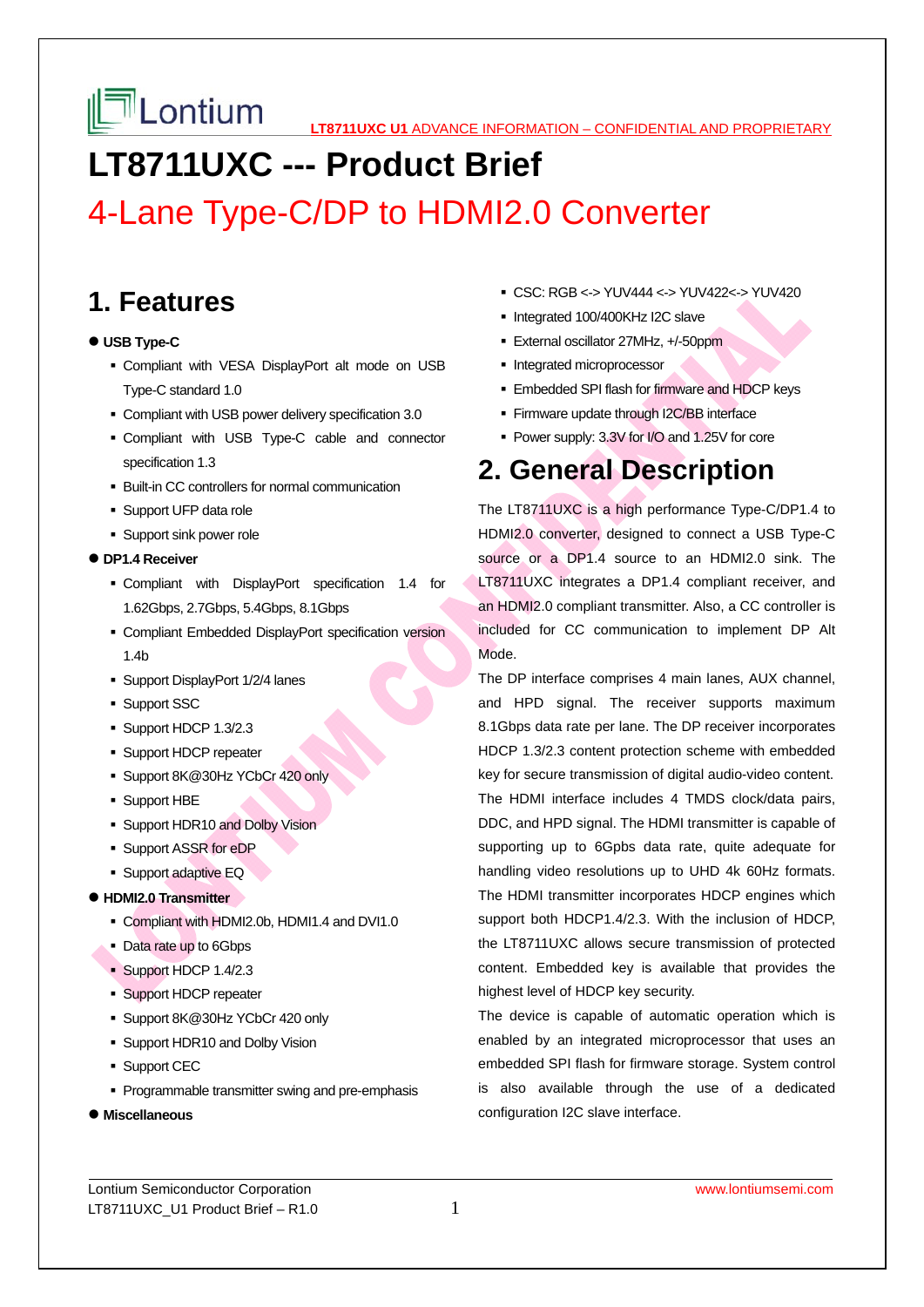



### **4. Ordering Information**

**Table 4.1 Ordering Information** 

| <b>Product</b><br><b>Name</b> | <b>Part Number</b> | <b>Product</b><br><b>Status</b> | Package | <b>Bonding</b><br><b>Wire</b> | Grade | <b>Operating</b><br><b>Temperature</b><br>Range | <b>Stack</b><br><b>Die</b><br><b>Option</b> | <b>Packing</b><br><b>Method</b> | <b>MPQ</b> |
|-------------------------------|--------------------|---------------------------------|---------|-------------------------------|-------|-------------------------------------------------|---------------------------------------------|---------------------------------|------------|
|                               |                    |                                 |         |                               |       |                                                 |                                             |                                 |            |



#### **Figure 4.1 Part Number Naming Rules**